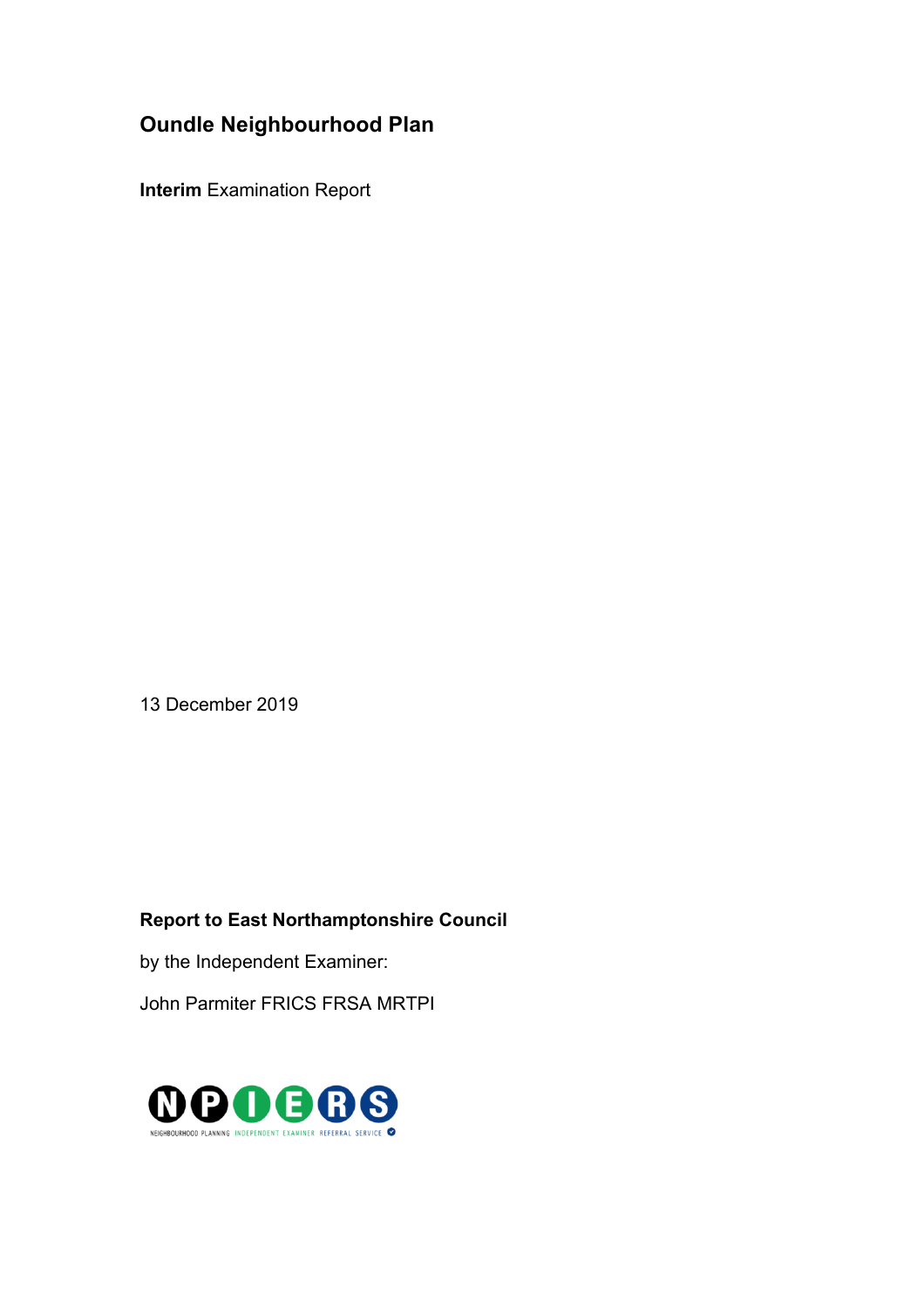# Contents

| Summary |                                    |                   |
|---------|------------------------------------|-------------------|
|         | 1. Introduction                    |                   |
|         | 2. Overview – the principal issues | 10                |
|         | 3. Other issues raised by the plan | $12 \overline{ }$ |
|         | 4. Referendum Area                 | 15                |
|         | 5. Conclusions and recommendations | 16                |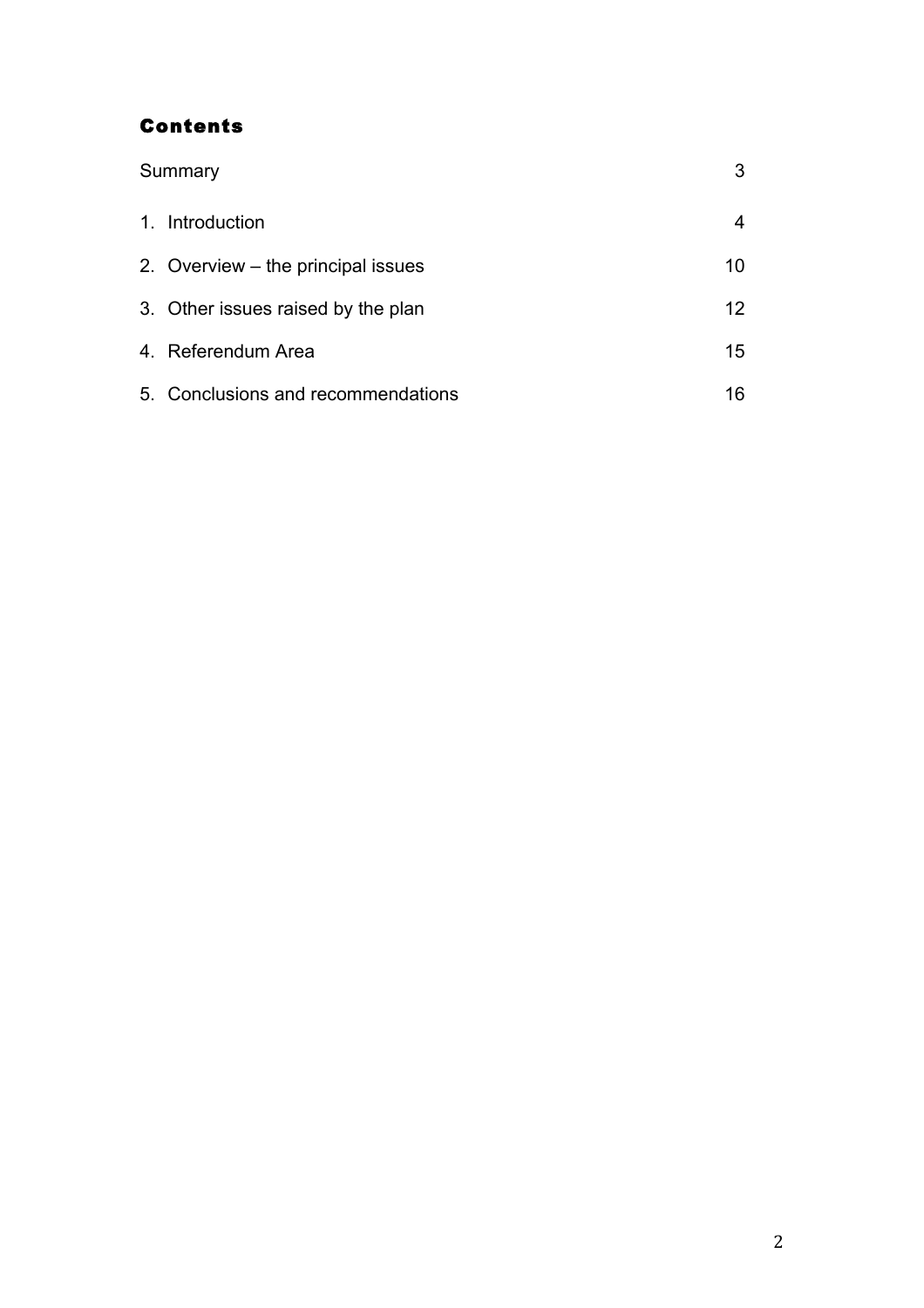# Summary

- 1. In this Interim Report I set out my *provisional* conclusions on the submitted Oundle Neighbourhood Plan and the supporting documents, including all the representations made: I have concluded that the Oundle Neighbourhood Plan has fundamental flaws which cannot, in my view, be rectified by modifications; and that if I were to complete my examination I would recommend that it should not proceed to Referendum.
- 2. I have concluded that the plan does not meet the Basic Conditions, for two principal reasons: the approach to consultation which is also probably unlawful; and the approach to site selection and appraisal which is flawed and the choices which are not substantiated by robust or appropriate evidence and which is also probably unlawful.
- 3. I have concluded that the plan can meet the legal requirements in that:
	- It has been prepared and submitted for examination by a qualifying body – Oundle Town Council;
	- It has been prepared for an area properly designated;
	- It does not cover more than one neighbourhood plan area;
	- It does not relate to "excluded development";
	- **If specifies the period to which it has effect to 2031; and**
	- The policies relate to the development and use of land for a designated neighbourhood area.
- 4. Overall, I have concluded that, if I complete my examination, the Neighbourhood Plan should not proceed to Referendum but, that if it did, the Referendum Area should not be the same as the designated neighbourhood area but should be expanded to include all, or the relevant parts of, Glapthorn Parish that adjoin the plan area.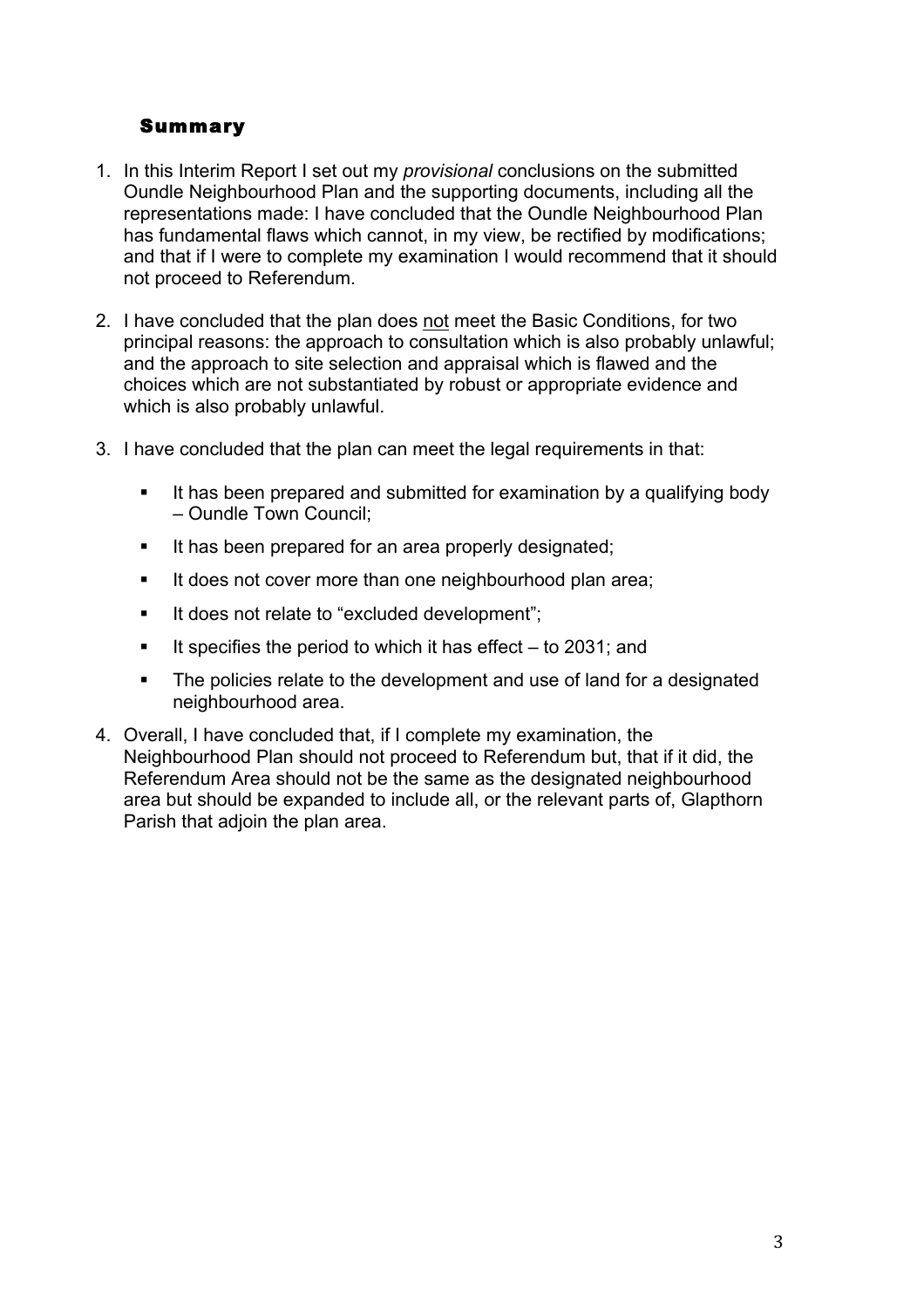# **1. Introduction**

- 1.1 At the conclusion of the public hearing held on  $29<sup>th</sup>$  October 2019, I explained that I would submit an Interim Report, based on my provisional conclusions. This is that report.
- 1.2 I cannot make a recommendation outwith my remit. But it seems to me that the only options before the Town Council, as the Qualifying Body, are either to withdraw the plan now, and revert to the Regulation 14 stage; or, for me to complete my examination. I have provisionally concluded that there are fundamental flaws in the plan that cannot be rectified by modifications so that, if I were to complete my examination, it would be to fail the plan and not to recommend that it proceed to referendum.

## **Appointment**

- 1.3 I am appointed by East Northamptonshire Council, with the support of the Oundle Town Council, the Qualifying Body, to undertake an independent examination of the Oundle Neighbourhood Plan, as submitted for examination.
- 1.4 I am an independent planning and development professional of 40 years standing and a member of NPIERS' Panel of Independent Examiners. I am independent of any local connections and have no conflicts of interests.

## **The Scope of the Examination**

1.5 It is the role of the Independent Examiner to consider whether making the plan meets the "Basic Conditions." These are that:

(a) having regard to national policies and advice contained in guidance issued by the Secretary of State, it is appropriate to make the order; (b) having special regard to the desirability of preserving any listed building or its setting or any features of special architectural or historic interest that it possesses, it is appropriate to make the order;

(c) having special regard to the desirability of preserving or enhancing the character or appearance of any conservation area, it is appropriate to make the order;

(d) the making of the order contributes to the achievement of sustainable development;

(e) the making of the order is in general conformity with the strategic policies contained in the development plan for the area of the authority (or any part of that area);

(f) the making of the order does not breach, and is otherwise compatible with, EU obligations; and

(g) prescribed conditions are met in relation to the order and prescribed matters have been complied with in connection with the proposal for the order.

- 1.6 In examining the Plan I am also required to establish if the plan complies with certain legal requirements; in summary they are whether it:
	- Has been prepared and submitted for examination by a qualifying body;
	- Has been prepared for an area that has been properly designated;
	- § Meets the requirements that they must not include excluded development;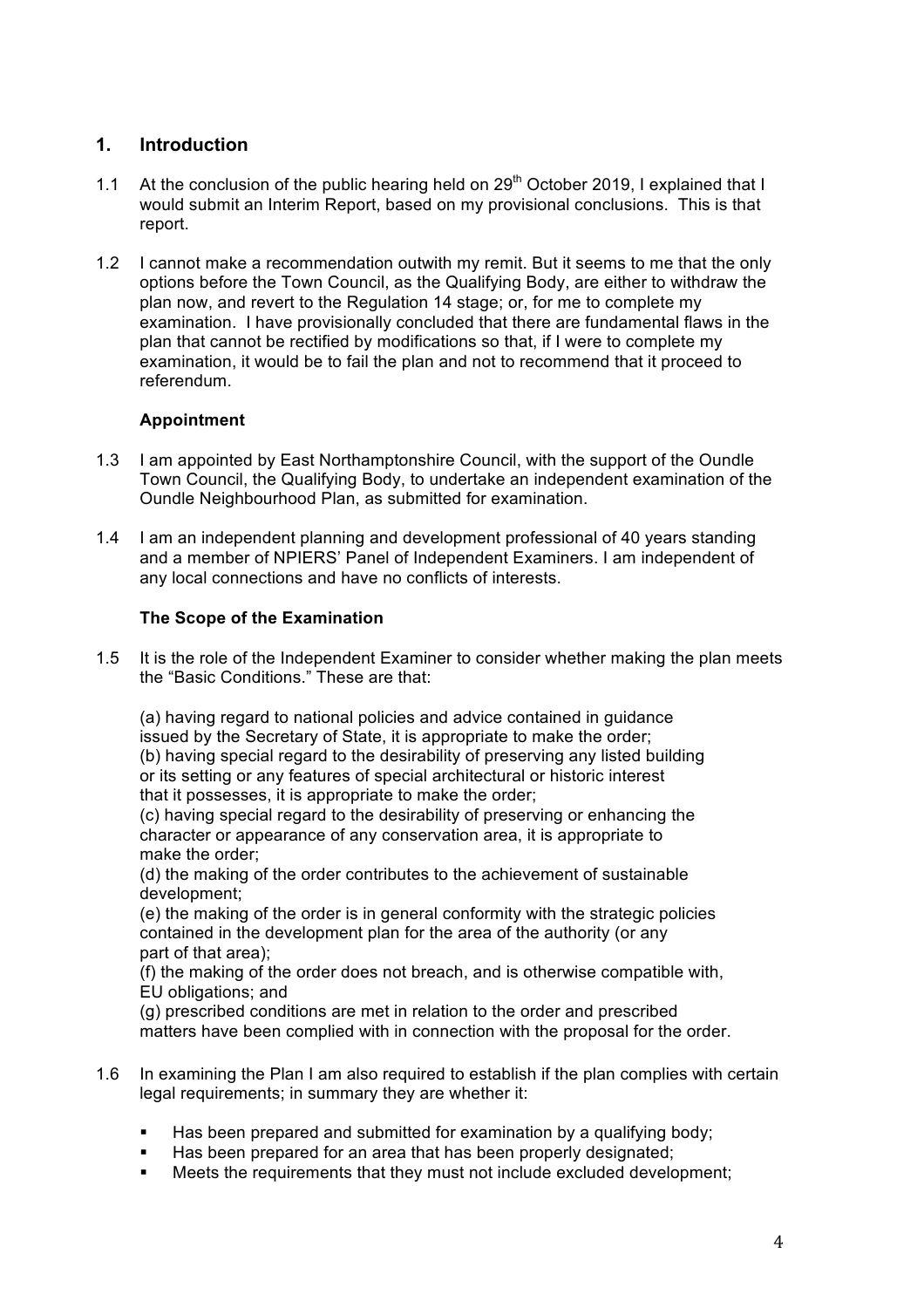- Relates to more than one Neighbourhood Area; and
- Relates to the development and use of land.
- 1.7 Then, as independent Examiner, I must make one of the following recommendations in relation to the Plan proceeding to a Referendum:
	- a) that it should proceed to Referendum, in that it meets all legal requirements; or
	- b) that once modified to meet all relevant legal requirements it should proceed to Referendum; or
	- c) that it should not proceed to Referendum, on the basis that it does not meet the relevant legal requirements.
- 1.8 Finally, if recommending that the Plan should go forward to Referendum, I am also required to consider whether or not the Referendum Area should extend beyond the Neighbourhood Designated Area to which the Plan relates.

#### **The Examination process**

- 1.9 I was appointed to examine the plan in mid September 2019. The default position is that neighbourhood plan examinations are conducted by written representations. The majority of the examination has been based on the submitted material. However, in this case there were a number of matters on which I wanted to hear oral evidence – in particular on housing allocations, deliverability issues, the site selection and assessment process, as well as the consultation process - and so I held a public hearing on 29<sup>th</sup> October 2019. I carried out unaccompanied site visits the previous week and following the hearing.
- 1.10 At the close of the hearing I asked those representing Persimmon and Gladman, to prepare a succinct summary of the legal arguments they made to me in person. That (joint) Opinion was duly sent to me and all the other parties at the hearing on 8th November, giving them till the 22nd November to respond. Two parties duly did - Oundle Town Council (OTC) and those representing Rose & Sons Properties. The OTC letter was subsequently corrected (omission of a word); it also contained an appendix (3) with material, which appears to be new, which I have not taken into account. East Northamptonshire Council also sent me a Position Statement dated 19th November in relation to two live planning applications in the plan area – essentially the two omission sites. I asked that all these documents be available on the respective Council websites.
- 1.11 At the end of November I completed a draft report, which I sent to both the Councils for fact-checking only; though I also explained that I would take into account any comments on where the reasoning for my conclusions was insufficiently clear. But it was not an opportunity to open up the discussion. ENC made no substantive comments. Oundle Town Council asked for extra time, to 12<sup>th</sup> December, to allow for holidays. Their submission was a mixture of clarification and argument. I have noted on their points of clarification and taken these into account.

#### **The Examination documents**

1.12 In addition to the legal and national policy framework and guidance (principally The Town and Country Planning Acts, Localism Act, Planning and Compulsory Purchase Act, Neighbourhood Planning Act and Regulations, the National Planning Policy Framework, Written Ministerial Statements and the Planning Practice Guidance) together with the development plan, the relevant documents that were furnished to me - and were identified on the Council's websites as the neighbourhood plan and its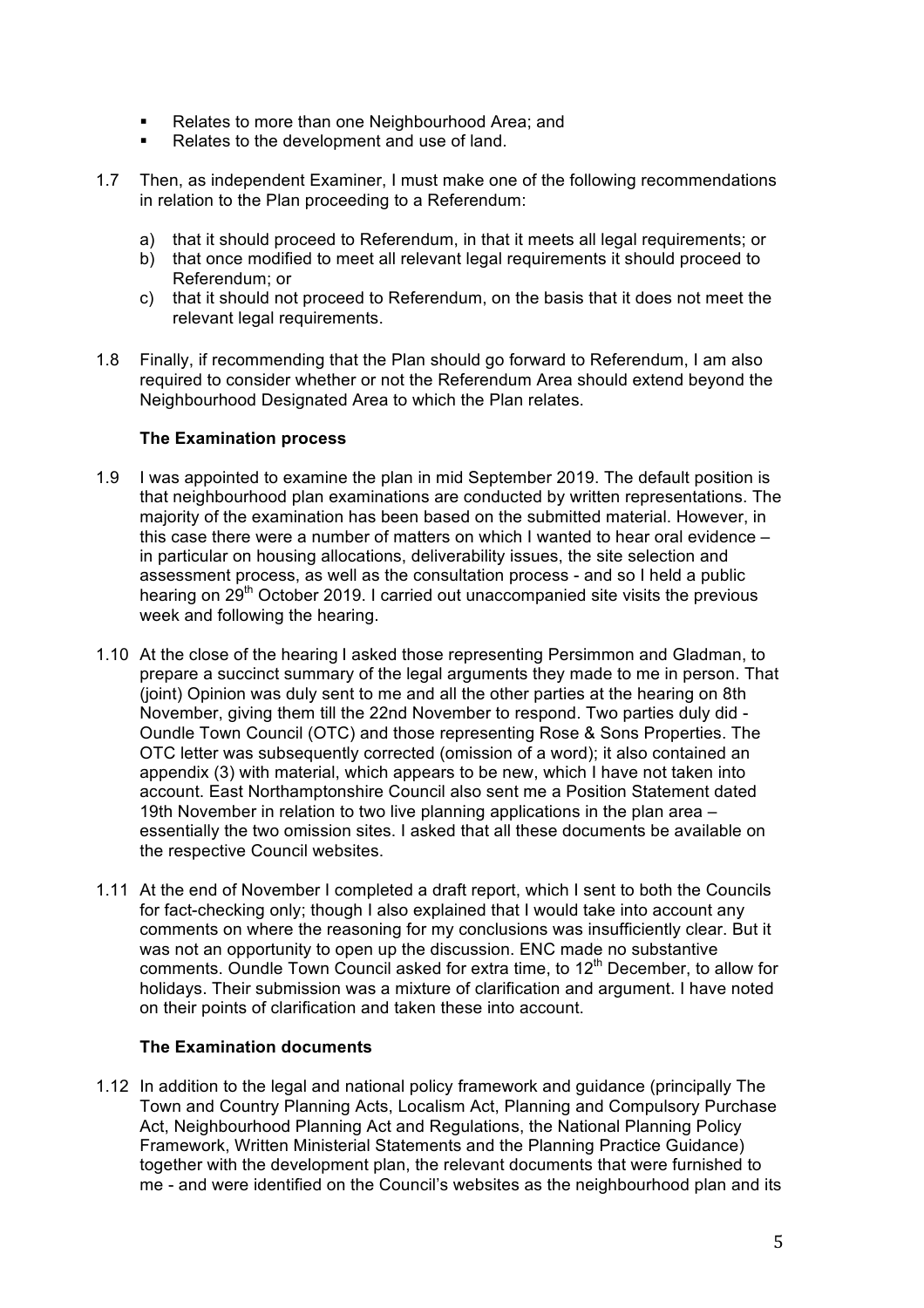supporting documentation for examination - were:

- Oundle Neighbourhood Plan (Submission Draft):
- Basic Conditions Statement;
- Consultation Statement; and
- Sustainability Appraisal Report; and SEA Screening Statement and Appropriate Assessment Screening…

… together with responses received under Regulation 16 (referred to later) and a Legal Check letter (under Schedule 4B) from ENC setting out their concerns in relation to compliance with strategic policy, the SEA Regulations, as well as other issues (including the Settlement Boundary, meeting housing requirements, and the site section/consultation process).

## **The Qualifying Body and the Designated Area**

1.13 Oundle Town Council is the Qualifying Body for the designated area that is the neighbourhood plan area; the plan area is the same as the civic parish area. There is no other neighbourhood plan for this area. East Northamptonshire Council, the local authority, designated the Neighbourhood Area in June 2013.

## **The Neighbourhood Plan**

- 1.14 The plan is a well-laid out, attractive and succinct document, comprising seven chapters: Introduction; About Oundle; Key Issues; The Vision and Objectives; and Neighbourhood Plan Policies and Proposals; Plan Delivery and implementation; and Monitoring and Review. The policy chapter contains 23 policies, divided into six sections:
	- Protecting and enhancing the natural and built environment (Policies 01-07);
	- Promoting and enhancing the economy (08-011);
	- Protecting and enhancing community services and facilities (012-13);
	- Improving accessibility and connectivity (014);
	- Meeting housing requirements (015-022); and
	- Securing developer contributions (023).
- 1.15 The plan's substantive policies and proposals involve:
	- The allocation of five sites for housing (some involving opens space and/or other elements, such as a Festival site), with a combined capacity of some 324 dwellings – against a need for 242 dwellings, if remaining development plan allocations are excluded;
	- A revised Settlement Boundary;
	- The designation of 9 sites as Local Green Space;
	- The designation of a further 13 sites as Important Open Space (as well as Other Amenity Land, as shown on the Policies Map);
	- Protection for some Important Views;
	- Upgrading and adding to the cycle/pedestrian network (20 routes/sections);
	- A range of policies concerned with protecting and enhancing local features and facilities; and:
	- A Policies Map see my para 3.2 for comments on this.
- 1.16 The plan runs to 2031, co-terminus with the emerging Local Plan. The plan does not involve Excluded Development; and while it includes "Supporting Actions" the plan makes it clear that these - which are effectively advocacy points - are distinct from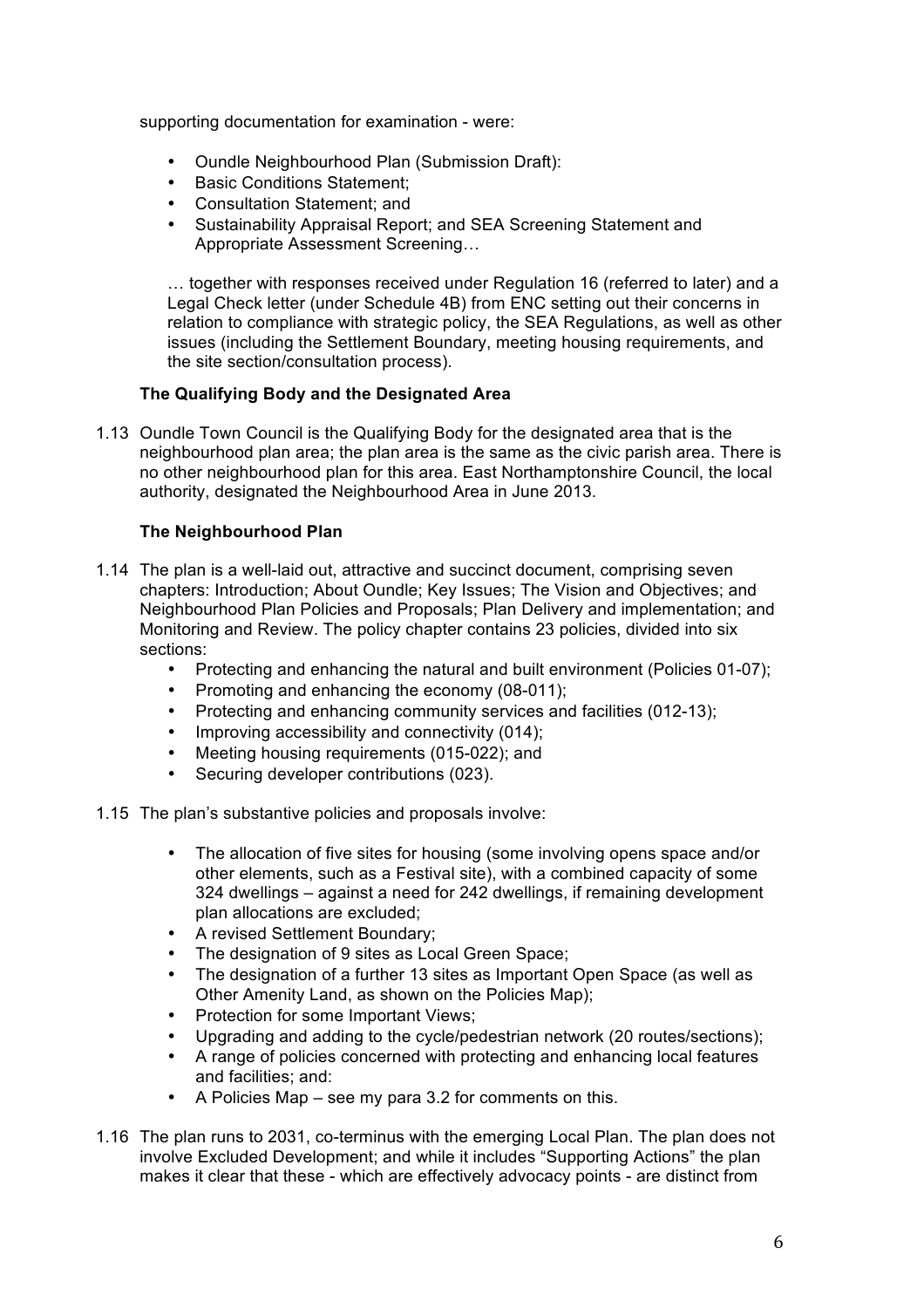the plan's land use policies – so that the plan remains concerned with the use and development of land. I conclude that, for these reasons and my earlier conclusions (see 1.11, for example), it meets the legal requirements.

#### **The development plan and the emerging Local Plan**

- 1.17 The development plan comprises two development plan documents: a) the saved polices of the Rural North, Oundle and Thrapston Plan (RNOT) adopted 2011, which runs to 2021; and b) the North Northamptonshire Joint Core Strategy (JCS) adopted 2016, which runs to 2031.
- 1.18 The emerging Local Plan Part 2 is aware of the neighbourhood plan and the need to achieve consistency. It has generated a significant evidence base and Sustainability Appraisals and is proceeding more or less in parallel with the neighbourhood plan. It is not part of the development plan and has yet to be tested at examination. The Town Council had particular difficulty with their Sustainability Assessment.
- 1.19 The most relevant Policy EN1(c) seeks to deliver the outstanding housing need for Oundle. Three sites are identified, to deliver 300 dwellings: i. Stoke Doyle Road, for c 70 dwellings [this is NP allocation 020, for 50 homes] ii. Cotterstock Road, for 130 dwellings; and iii. St Christopher's Drive, for around 100 dwellings.
- 1.20 In July 2019 ENC's Planning Policy Committee chose to await the outcome of this examination before deciding on the Oundle allocations. The parts of the latter two sites, both of which were in the Reg 14 version of the NP – with only 30 and 45 homes, respectively - were omitted from the submitted plan and are now the subject of live planning applications. This examination, however, is not into omission sites as such.

#### **Consultation Statement**

1.21 Para 4 of Schedule 4B of the 1990 Act sets out the principles for consultation that are then applied in Regulation 14 of the 2012 Regs; at para 4 (3) it sets out:

*"The power to make regulations under this paragraph must be exercised to secure that: (a) prescribed requirements as to consultation with and participation by the public must be complied with before a proposal for a neighbourhood development order may be submitted to a local planning authority, and (b) a statement containing the following information in relation to that consultation and participation must accompany the proposal submitted to the authority i. details of those consulted, ii. a summary of the main issues raised, and iii. any other information of a prescribed description."* [my emphasis]

1.22 The Consultation Statement (CS) is very brief and, in my view, does not fulfil the requirements of the Regulations in that it does not contain an adequate summary of the main issues raised (failing the requirements of b.ii). Indeed, the CS is quite misleading, in my view, in asserting that the changes from the Reg 14 stage to the submission stage were "relatively minor and do not result in fundamental changes to the content of the plan": In my view, and those of some representors, the changes were *material*, resulting in a different spatial strategy.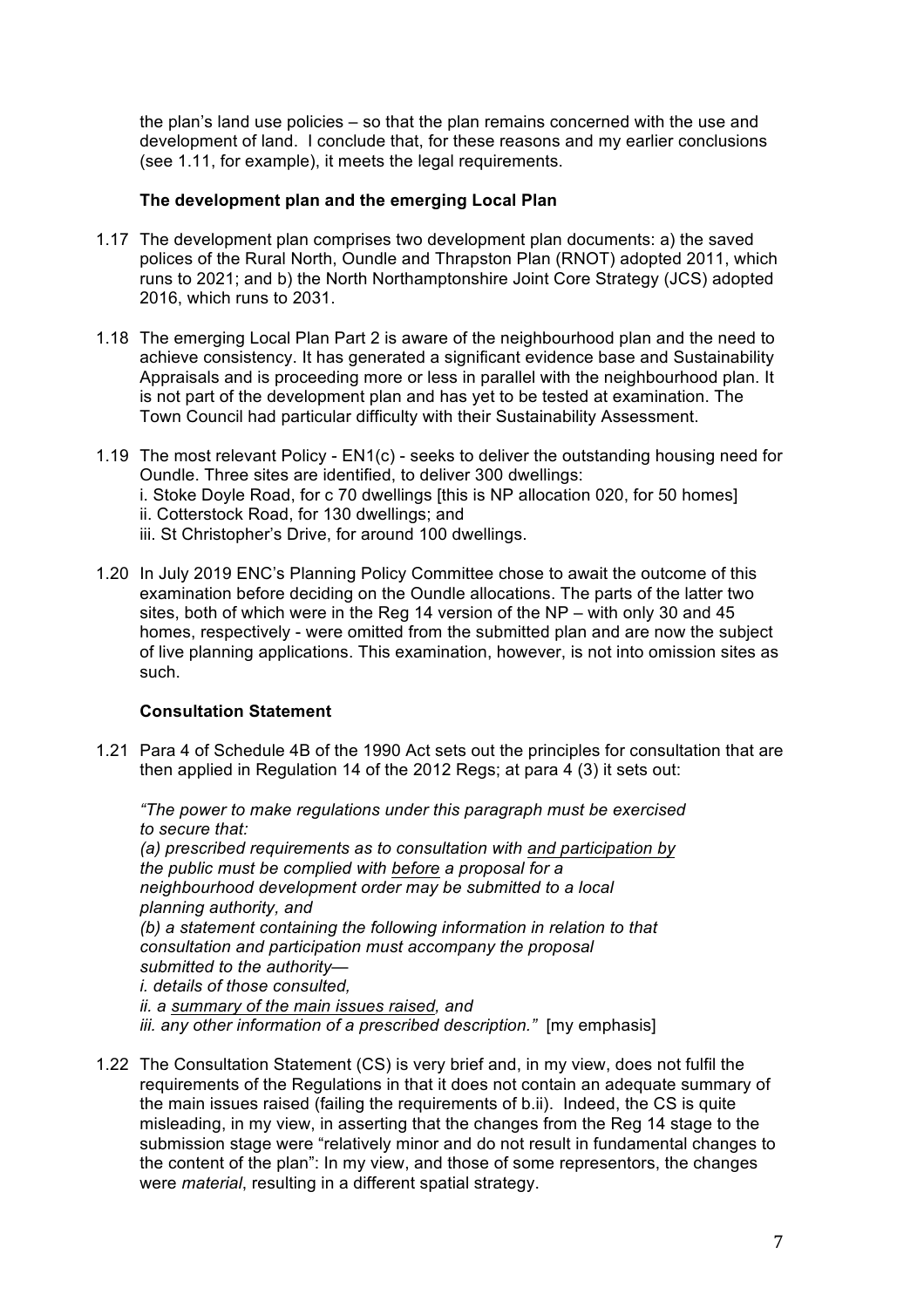- 1.23 The CS only summarises to the extent it does so at all the consultation responses to the Reg 14 version of the Plan, the preferred approach at the time. The CS cannot summarise the issues raised on the preferred approach because that was submitted directly to the local authority without any re-consultation. This has proved to be a significant issue and one that is relevant to both the Regulations as well as national policy and guidance.
- 1.24 The CS provides no explanation as to the reasons for the material changes made to the plan – effectively the new preferred approach. Instead of re-consulting on the new (and materially different) approach, the Town Council decided to carry out a Sustainability Appraisal, modify the plan and proceed directly to submitting the plan to the local authority and thus for examination. The CS also noted that there was no Policies Map with the Reg 14 version.
- 1.25 In my view the approach taken does not comply with the spirit of (a) above, in that it deprived the public of participation in the consultation process *before* the preferred approach was submitted. This is especially significant as the SA did not accompany the Reg 14 version and the SA was – as we shall see elsewhere – a tool in the change of strategy. Further, the SA process itself, was predicated on the expectation of further consultation on its conclusions – see my para 1.31; but that did not happen.
- 1.26 It has also been pointed out, in the Persimmon/Gladman Opinion, that by proceeding directly to submission to the local authority *"… then the only further step under Regulation 16 is that consultation bodies are notified that a Plan has been received. This is not consultation."* The Opinion goes on to conclude: "*By making major material amendments to the Reg 14 Draft Plan post-consultation the Town Council have both undermined the purpose of consulting the public (as those that were consulted previously would fairly assume the Plan they provided a response on what would be the same), and entirely circumvented the requirement to consult statutory consultation bodies. They have submitted an un-consulted-upon neighbourhood plan for examination. This is unlawful*." I have considered the counter-arguments by the Town Council and Rose Properties but I do not find them convincing.
- 1.27 The Planning Policy Guidance for Neighbourhood Plans ('the PPG') gives advice at paragraph 49 as to the pre-submission consultation: At what stage does the presubmission consultation take place on a draft neighbourhood plan or Order?

*Before the formal pre-submission consultation takes place a qualifying body should be satisfied that it has a complete draft neighbourhood plan or Order. It is not appropriate to consult on individual policies for example. Where options have been considered as part of the neighbourhood planning process earlier engagement should be used to narrow and refine options. The document that is consulted on at the presubmission stage should contain only the preferred approach.* [my emphasis] Paragraph: 049 Reference ID: 41-049-20140306

1.28 The document that was consulted on at the pre-submission stage was not the Town Council's preferred approach at the submission stage. There was no opportunity for the public or statutory consultees to participate in the change of approach and to see the Town Council's response to those representations. Therefore, I conclude that, together with the reasons that I outline later, the Town Council's approach does not comply with national guidance. Thus, in conjunction with the failure to comply with the regulations, the approach to consultation fails to meet the Basic Conditions.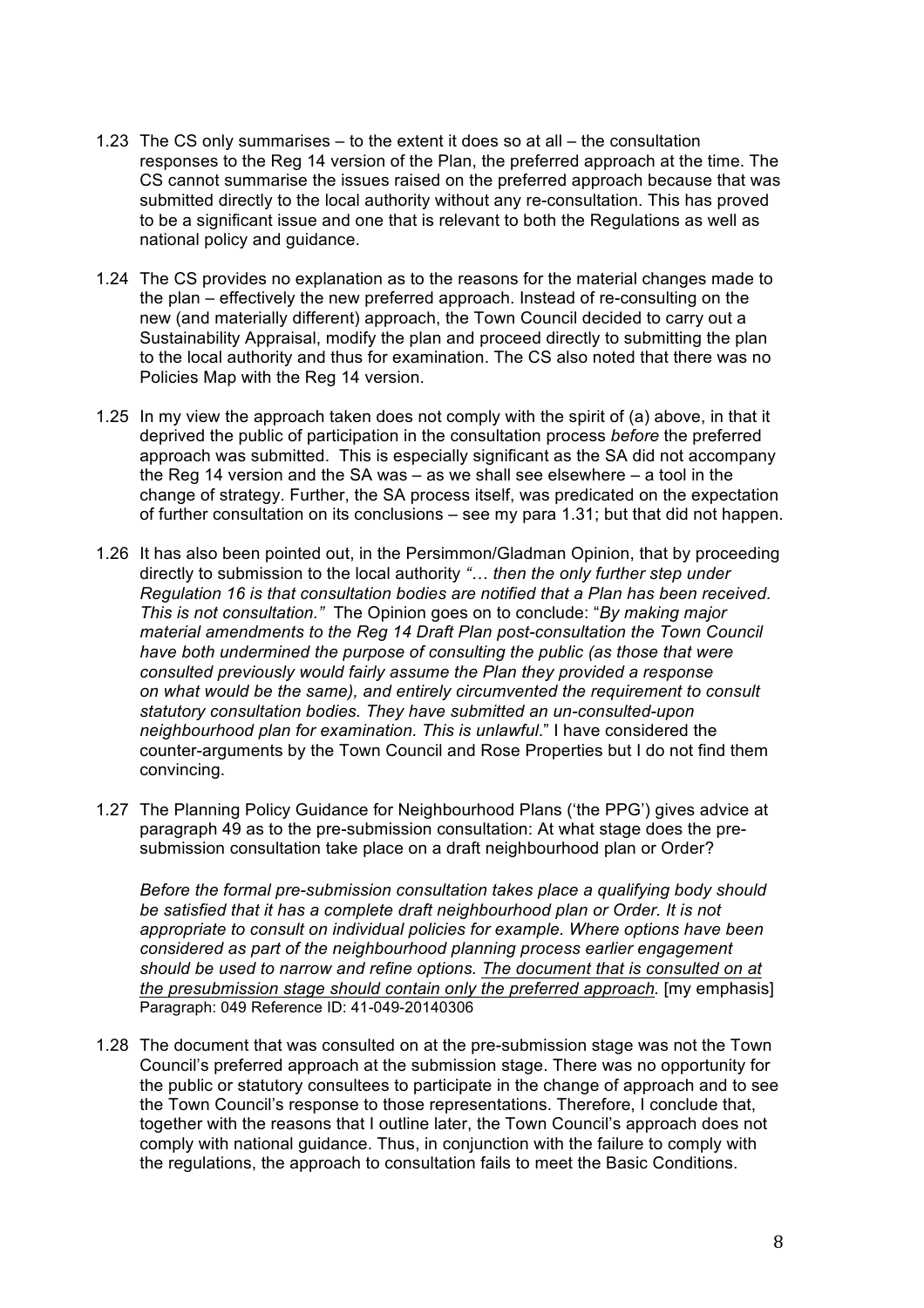#### **Basic Conditions Statement**

1.29 The Basic Conditions Statement (BCS) sets out why the plan is considered to meet the Basic Conditions, by providing a commentary against national policy, the development plan and EU Obligations. It also incudes some commentary on the SA and provides a partial explanation for the change in the preferred strategy. An issue raised by the local authority was the degree of conformity of the plan with the Rural North, Oundle and Thrapston Plan (RNOT), part of the statutory development plan. The BCS doe not explicitly deal with a point that the local authority asserted, a position supported by the examiner on the Glapthorn Neighbourhood Plan, that para 8.18 was a strategic policy and that the ONP was not in conformity with it. I deal with this point later, at paras 3.17,18.

#### **Sustainability Appraisal**

1.30 A Screening Determination was undertaken in February 2019 for a Strategic Environmental Assessment (SEA) and Habitats Regulations Assessment (HRA). The SEA determination, as the plan progressed, concluded that a SEA was required; and the HRA screening concluded that the plan would not result in Likely Significant Effects and no further work on HRA was required. No SEA had been undertaken as part of the Reg 14 plan. This was done afterwards and the final version of a Sustainability Appraisal (SA) Report was only completed in May 2019, following an initial draft in February. The PPG, however, provides that work should start at the earliest opportunity:

"*Where it is determined that a neighbourhood plan is likely to have significant effects on the environment and that a strategic environmental assessment must be carried out, work on this should start at the earliest opportunity*." (Paragraph: 029 Reference ID: 11-029-20150209)

- 1.31 The main data in the Report was assembled quickly in December 2018; this affected the extent and quality of the baseline data, as the report admits (bottom of page ii). The SA concentrated on seven sites (down from 10 as three had been rejected prior to the Reg 14 stage) and four "spatial options", which were essentially a different combination of housing numbers drawn from all or some of the seven sites. The four spatial options were:
	- Option 1: 312 homes from 7 sites;
	- Option 2: 339 homes from 6 sites;
	- Option 3: 324 homes from 5 sites; and
	- Option 4: 300 homes from 3 sites.
- 1.32 The preferred approach in 2018, at Reg 14 stage, was Option 1. The comparison of the four options – section 6.5 of the SA – ended with pie charts of the relative performance of the four options. Taking the combined positive and negative scores (both significant and minor), Options 1 and 4 scored worst (-15 and -17 respectively), with Options 2 and 3 scoring virtually the same (overall both -5). Oundle Council chose Option 3. The SA explains (section 6.5) that:

*"Following consideration of feedback and the results of SA, OTC has chosen Option 3 to take forward within the submission Neighbourhood Plan. Option 3 was developed to remove two sites, which were not supported in the feedback and to increase density of development on "Land south of Herne Road". Option 3 does not include "Land East of Cotterstock Road" for highways reasons and because it is allocated within a higher-level plan (the RNOT). The option also does not include*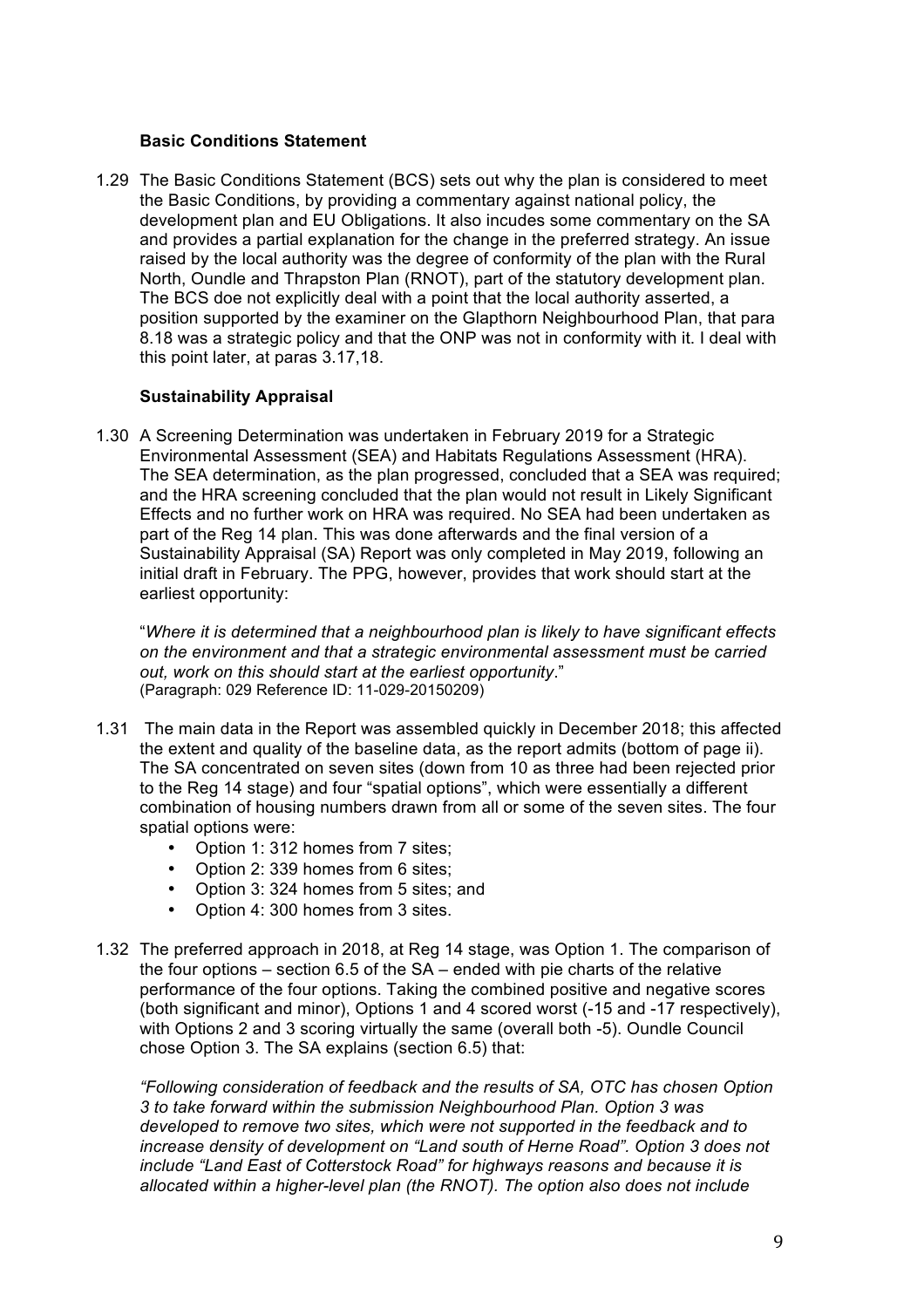*"Land East of St Christopher's Drive" (which was previously proposed by OTC in Option 1 as partial development of the site (a smaller boundary delivering 45 dwellings) but this was not supported by ENDC. The density of the proposed allocation on "Land south of Herne Road" in Option 3 has been increased (from 45 to 120 dwellings) as this is being proposed by the proponent of this site".* 

1.33 The role of the "feedback" in this process was the subject of my questions at the hearing and I did not get a satisfactory answer; it appears to be substantially public opinion. In any event, Option 3 was never part of a pre-submission consultation, even though the SA concludes with a clear expectation of the next steps (section 9) that it would be:

*"This SA Report will be consulted on with the public and the statutory consultees. A copy of the Neighbourhood Plan will be made available on the Town Council's website during the SA Report consultation.*

*Following consultation, comments received will be reviewed and any necessary changes made to the Neighbourhood Plan and SA Report.*

*The Oundle Neighbourhood Plan will then be submitted to East Northamptonshire District Council. Following this, there will be a further period of public consultation on the plan and accompanying SA Report"*

1.34 There is a range of difficulties with the content of the SA, which I deal with later. But in terms of the overall consultation process, the SA clearly played a significant role in the change of spatial strategy, yet the opportunity for the public to engage with it  $$ and, crucially, together with the change of strategy – and in a way that would enable real participation in the process and for the Town Council to consider and respond to representations *prior* to submitting the plan, were very limited; a town meeting that supported the change, in my view, was in no way a substitute for a proper consultation process.

#### **2. Overview – the principal issues**

2.1 The housing allocations and the process of changing the preferred approach from seven to the five proposed sites proved the most controversial aspect of the plan. There were two main aspects to this: the "technical" appraisal process, including SEA; and the approach to consultation on the significant changes to the examination version, ahead of its submission, which included reducing the number of allocated sites from 7 to 5 and bulking up the housing numbers on one of the remainders. I have already covered the latter. A related principal issue was the revised Settlement Boundary, which, inter alia, had the outcome of excluding the two deleted sites.

#### **The appraisal process**

- 2.2 The approach to selecting options, the assessment of identified sites and the shortlisting process, in the context of the SA Report (and the significant reliance placed on it) proved to be the most challenging aspect of the plan and came in for very detailed criticism from ENC and some objectors, understandably the promoters of the two sites excluded from the allocations; though the actual sites selected for appraisal were not so much an issue. Particular points of criticism include:
	- A disregard of national policy and guidance in the identification of sites; and
	- That the process of considering reasonable alternatives was not robust or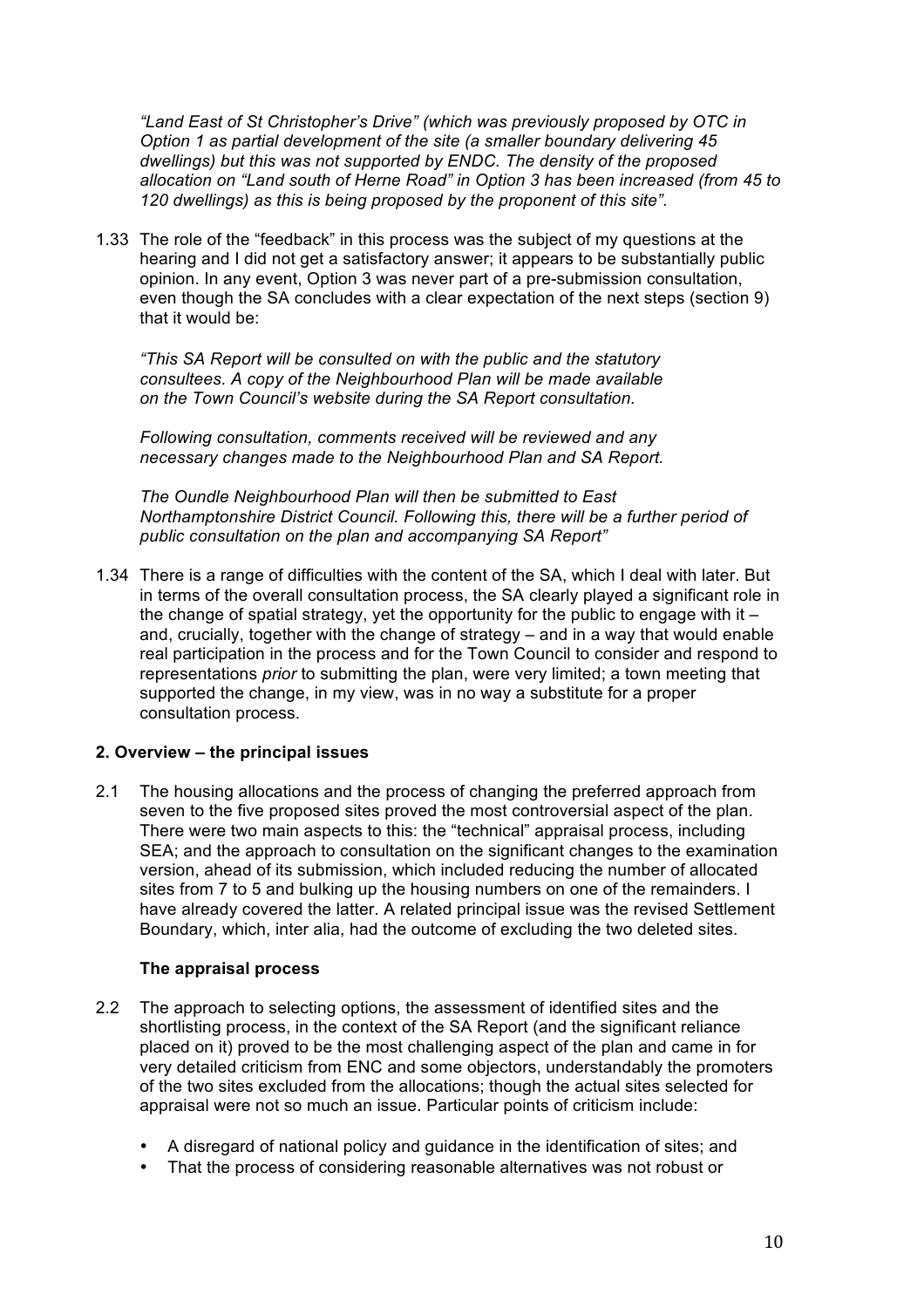credible.

- 2.3 National Guidance seeks to avoid duplication [41-043-20140306, for example]. In this case, as the emerging Local Plan Part 2 is proceeding roughly in parallel there should have been more opportunities to avoid not only duplication but also unnecessary conflict. The Town Council seem to have had their own resourcing and programming issues, as they explained to me at the hearing, which made collaboration more challenging. There were also disagreements between the two Councils. My refection is that I think ENC could have supported the local volunteers more positively; and that the Town Council could have been more open to using more of EBC's evidence base.
- 2.4 The emerging ENC policy context and the saved policies and strategies of the development plan are also clearly an important part of any site selection process. Indeed they seem to have influenced the inclusion of Cotterstock Road and St Christopher's Drive at Regulation 14 stage; the ENC view, as others, is that the Reg 14 approach – seven sites – was in line with strategic policy in the development plan, especially RNOT para 8.18.
- 2.5 Even after raising the issue at the public hearing, it remains unclear why so much appropriate and available evidence, mainly that which was not generated by the OTC - has not been used in the site selection and appraisal process. A notable example is flood risk evidence, as flood risk affects land in or adjacent to allocated sites. I can see no evidence that a Sequential Test has been undertaken. The evidence of deliverability is relatively thin, in my view, though I found the assurances given by site promoters at the hearing convincing.
- 2.6 There was a range of evidence base documents that could have been used as sources at Reg 14 stage. And, where the Town Council disagreed, as with the method and conclusions in the Sustainability Assessment, it would be helpful for those to be overtly discounted. The available documents include:
	- East Northants Sustainability Assessment May 2007
	- Rural North, Oundle and Thrapston Plan Assessment of Potential Sites in Oundle and Thrapston February 2009
	- ENC Level 1 Strategic Flood Risk Assessment Review August 2011
	- North Northampton shire SHLAA (updated to 2011) May 2013ENC Local Plan Part 2 Background Paper: Oundle Site Assessment November 2018
	- ENC Local Plan Part 2 Sustainability Appraisal: Interim SA Report Strategic Options for Oundle December 2018
	- 2.7 The SA is placed centre stage in the drama of how the plan changed. Indeed, it seems that it is being asked to play the only "technical" part in the process. The SA does however, present some difficulties in that it, and the Plan upon which it based, does not reflect the evidence before the Town Council; indeed, the conclusions reached in some cases are directly contrary to the evidence. The Persimmon/Gladman Opinion suggests that: "*This makes the Plan highly amenable to legal challenge on the basis of the Stonegate decision, as well as contrary to basic conditions (a), (d) and (f*)." For example, in relation to St Christopher's Drive, the conclusions in the SA, and the justification conflict with evidence that was before OTC on highways, noise, flooding and biodiversity. In the case of noise, the site was marked "significant negative" yet the non-technical summary of the SA says there was a lack of noise evidence.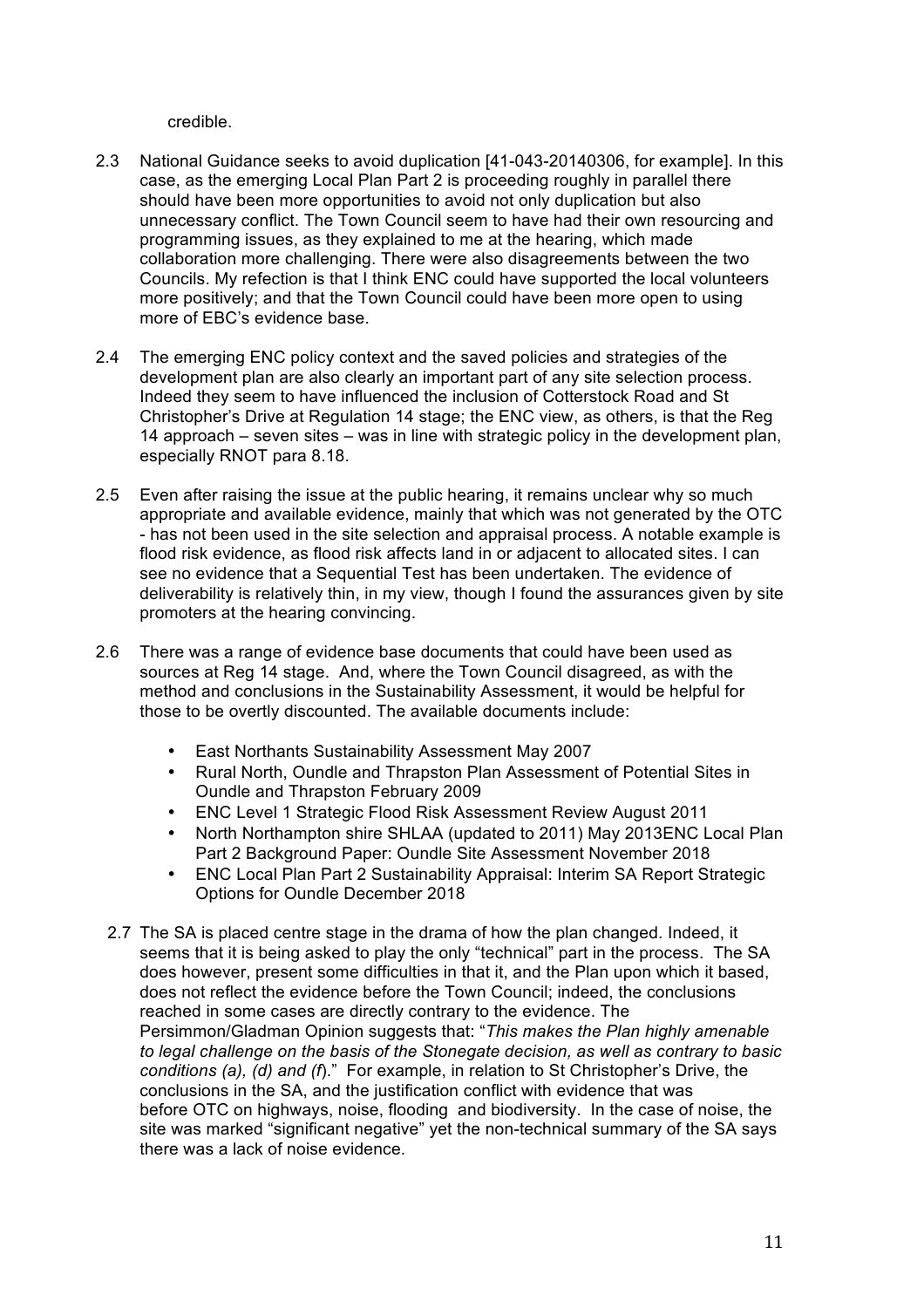- 2.8 The impact on highways in relation to Cotterstock Road is relied upon but in the SA (at Table 11 on page 29) the site scores a minor positive for transport. While, at para 6 of the SA, the reason given for de-allocation is that the site is already allocated in the RNOTP. The evidence of the ENC in emerging Part 2 Local Plan (at Table 4) finds that the site is one of the three best performing sites, and thus allocates it.
- 2.9 The process of selection and rejection of alternatives is not always clear, particularly to see how the choices flow from the evidence. The absence of any baseline noise data leads to subjective conclusions; the absence of a Sequential Test on flood risk makes choices between sites in or adjacent to land liable to flooding difficult. It is not clear how far the prospective involvement of the OTC as future part-owners has influenced the scoring process. In a number of cases, relevant site-specific material – some available from promoters - seemed unavailable to the SA team; or was ignored.
- 2.10 From my reading of the option selection process in the SA, and my questioning of the authors at the hearing, I cannot reasonably distinguish between Options 2 and 3 as the scores are so similar); and crucially, I still cannot see why Option 3 became the clear choice for the plan. The reasons seem to be primarily local opinion, gathered in a Town Council public meeting and elsewhere, rather than evidence (whether robust or proportionate). This raises the real possibility that this falls foul of *Stonegate*.

#### **The Settlement Boundary**

- 2.11 The plan includes a settlement boundary, drawn reasonably tightly, around the town of Oundle, which is a variation from that in the RNOT. This attracted a number of objections and concerns, not least from the local authority and the omission site objectors. The variations excluded the two omission sites – St Christopher's Drive and Cotterstock Road – and revised/corrected boundary to land north of Benefield Road (Policy 022). The effect, in combination with the wording of Policy 01, is to strongly reinforce the preferred spatial strategy. The drafting of Policy 01 also came in for criticism as being too restrictive, barring as it does any development adjacent to the settlement.
- 2.12 The main issue with this policy is the lack of any real evidence to support the boundary as drawn; there is no appraisal, for example. It is effectively an arbitrary device to restrict development of the sites removed from the pre-submission version of the plan. As such, it fails to meet the Basic Conditions. If a revised settlement boundary is to be pursued in a future plan it does need to be rational and supported by some form of appraisal (proportionate and robust evidence).

#### **Conclusions on the principal issues**

2.13 Overall, I find fundamental flaws in the plan. The approach to consultation does not meet the Basic Conditions and is probably unlawful. The approach to site selection and appraisal is flawed and the choices unsubstantiated by robust or appropriate evidence (indeed in a number of places are contradicted by available evidence). This aspect also does not meet the Basic Conditions and is probably unlawful.

#### **3. Other issues raised by the plan**

3.1 It may help those who will need to respond to the fundamental flaws in the plan if I also outline my provisional conclusions on other aspects of the plan. The local authority too has some helpful suggestions on drafting and text amendments that should be taken into account.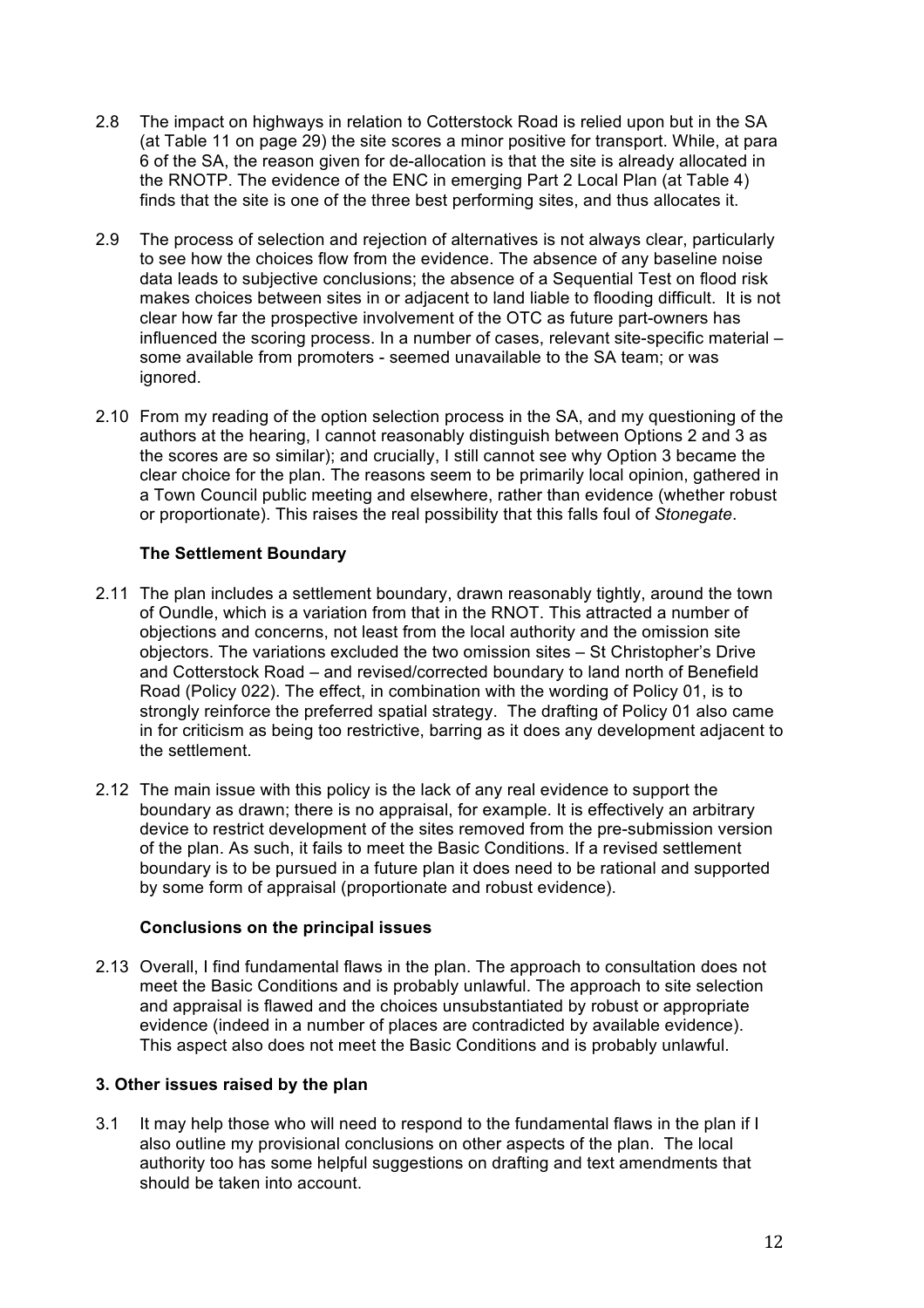3.2 The mapping needs significant improvement if it is to support the policies and proposals of the plan. The Policies Map (displayed within the closing leaves at A3) had virtually no annotations related to the various policy designations; and some were missing. While an annotated version was handed to me at the hearing, this issue will need rectifying, with appropriate cross-referencing (text-mapping) in the future. The site allocations (and some policy text) within the plan itself were illustrated by aerial photos, not OS based mapping, which also needs rectifying. Important designations, like Local Green Space sites, needed individual site plans for clarity, cross-referenced to the relevant policy and supporting text.

#### **Protection of Green Spaces – Polices 02-06**

- 3.3 Policy 02 of the plan seeks to designate nine sites as Local Green Space (LGS). The justification is to be found in an Open Space Background paper. A total of 27 sites were assessed against the Framework (and NPPG) criteria, having screened out small amenity sites and areas of countryside outside the settlement boundary; those that were not designated LGS were identified as having potential for designation as Important Open Space in Policy 03. The criteria in the assessment schedule – with a column for description and comments - were:
	- Is the site allocated for or does it have planning permission for development?
	- Is the space an extensive tract of land?
	- Is the space in close proximity to the community it serves?
	- Is the space demonstrably special for any of the following reasons: Beauty, historic significance, recreational value, richness of wildlife and tranquillity.

However, very little detail is given about each, mostly a tick. And one of the Framework's criteria is missing: how a space *holds a particular local significance.*

- 3.4 There are three issues with this policy: evidence, mapping and the drafting of the policy itself. The evidence is a little thin in parts; and local significance (beyond historical) needs to be captured. There is no photography, mapping or evidence from available documents. This needs to be rectified if these proposed designations are to be confirmed. There are no maps for any of the sites; they are only shown (without a cross-reference to the space), on the Policies Map. This is at too big a scale to provide sufficient clarity for development management purposes. Finally, the "such as" criteria in the policy goes beyond the scope of the Framework and should be deleted. The sites should be numbered and cross-referenced with individual site maps.
- 3.5 Policy 03 seeks to protect Important Open Space; the justification for these can be found in the Open Space Background Paper. The policy title says 14 but only 13 spaces are listed. They need numbering and cross-referenced to the Policies Map and individual site maps, for clarity and to be an effective development management tool. The objectives of the policy are very similar to JCS Policy 7.
- 3.6 Policy 04 seeks to safeguard other amenity land unless the benefits outweigh the loss. This is effectively covered by JCS Policy 7 and is so superfluous; also the sites were discounted from the Background paper assessments so there is no real evidence to support a specific policy. I would recommend the policy be deleted and the JCS policy referred to in the supporting text of this section of the plan.
- 3.7 Policy 05 seeks to secure new open space in larger housing developments. The threshold of 15 homes is not robustly justified and so should be the default of 10. My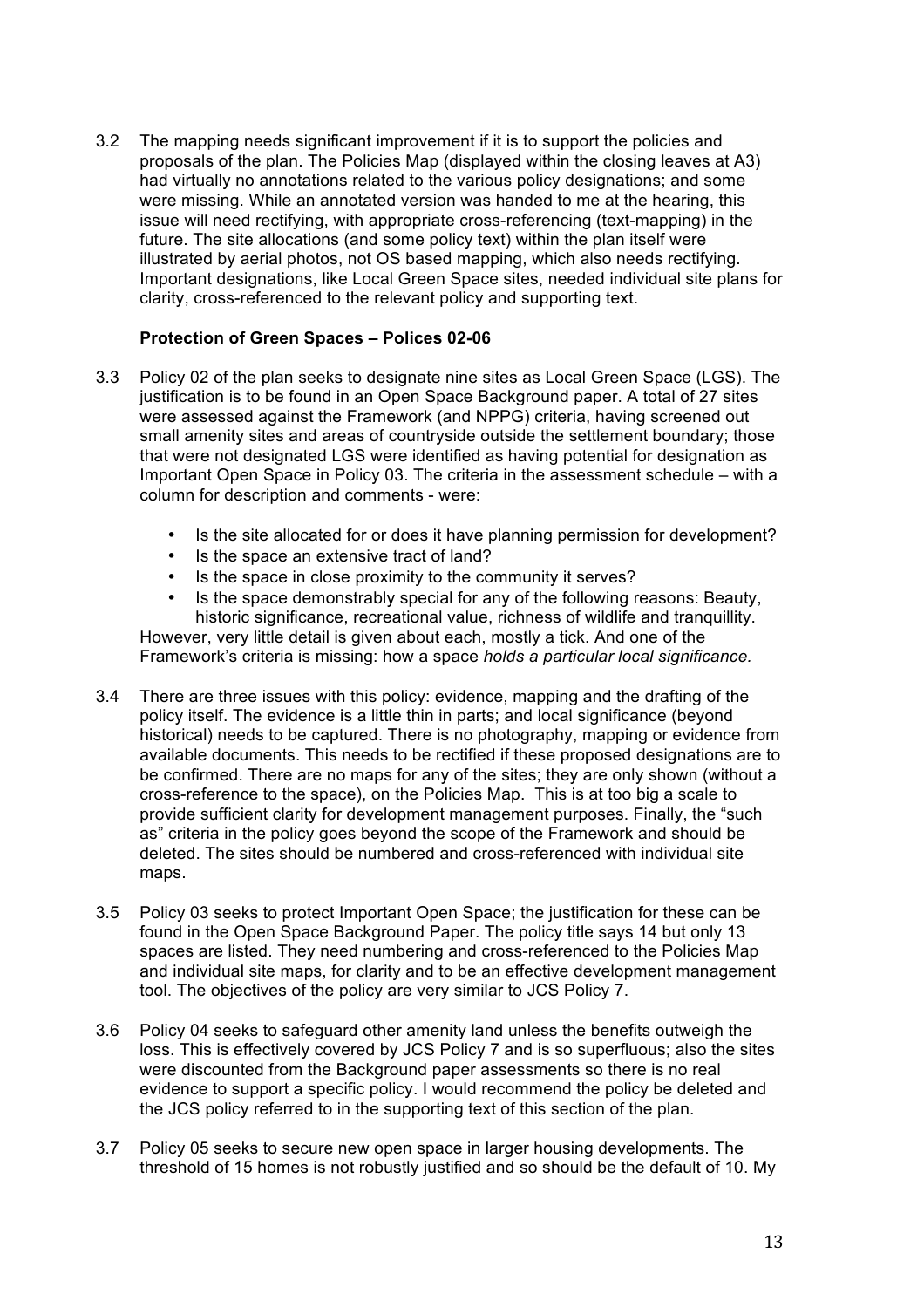own view is that the final section – "*The more significant …* onwards – should more properly form supporting text, in my view.

#### **Protecting important views**

3.8 Policy 07 seeks to protect certain views, with the viewpoints marked on the Policies Map; it attracted a number of objections. It was pointed out that these views were not consulted on at the Reg 14 stage and so there has been no opportunity to make representations directly or to participate; or for the Town Council to respond. There are two strands of objection to this policy: one is that they take their viewpoint from outside the plan area; I don't see that this is an impediment. The other is that no evidence has been published to support their identification. They seem to have been selected solely on the basis of local community support. Gladman's representations included an expert assessment that concluded the designations had insufficient justification and should be removed. I agree.

#### **Tourism**

3.9 Policy 10 seeks to deliver a Festival Site (through a leisure and recreation allocation), which also relates to Policy 022, a housing allocation, which would be the means of delivering it. The justification for the leisure allocation is thin, though the promoters support it. I consider that the two proposals should be combined into one and be simplified so that it is clear what is being proposed and how it the overall scheme is deliverable. The mapping then needs to show clearly the boundaries of the site, something which is not clear at present – not least in the minds of the promoters. The reference to a reserve site should be removed, as there is no policy context for it.

#### **Employment**

3.10 Policy 011 safeguards three employment sites. The text suggests they are shown on the Policies Map but they are not. Obviously, this needs to be rectified and the individual sites numbered and cross-referenced; individual site maps may also be necessary, for clarity. The Objectives of the policy are similar to JCS Policy 22 (c) and the drafting should reflect this (eg replace language like "… can no longer be sustained".)

#### **Community facilities**

- 3.11 Policy 012 supports new sporting facilities at Oundle School "where such facilities will be made publicly available". This requirement goes beyond, in my view, the scope of a land use policy and is effectively advocacy, so should be removed to a Supporting Action.
- 3.12 Policy 013 seeks to secure the enhancement of various community facilities and services. Again, the objectives are very similar to JCS Policy 7. A definition of what facilities are caught by this condition is needed; and the inclusion of the three car parks needs more justification – and probably relocated to another place in the plan, say with accessibility.

#### **Housing allocations**

3.14 These will need review. I have dealt with mapping issues already. The dwelling allocations in Policy 015 will need, in my view, to reflect the density arguments made by the local planning authority, which I support. The final paragraph in that policy – "Preparation of…." is advocacy while it contains the phrase "involving" and should be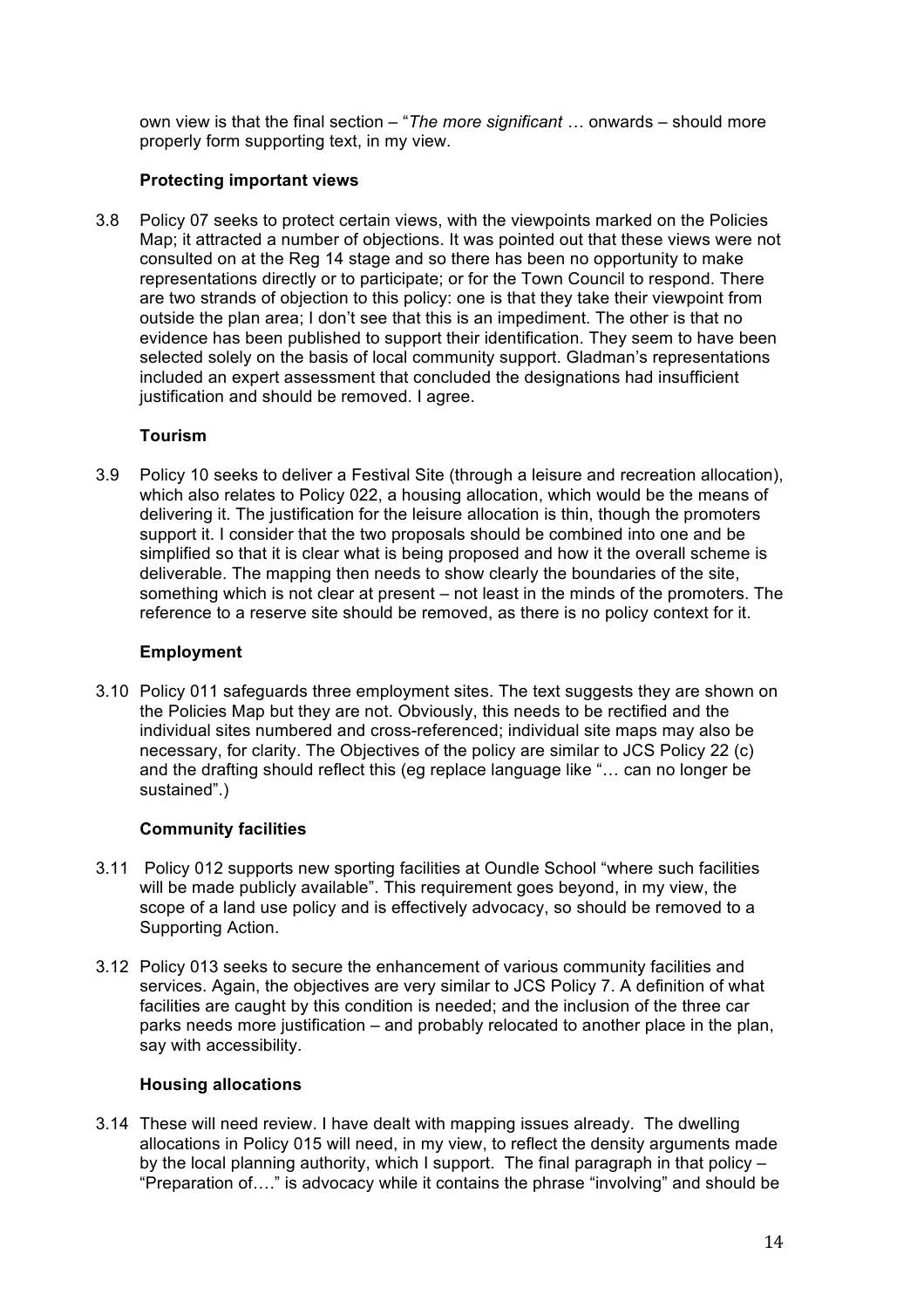modified to omit it, or deleted.

3.15 Each allocation needs to justify the inclusion of the (often many) non-housing obligations and to demonstrate the deliverability of the overall package. And, where the housing development is linked to an (often separate) open space or other allocation, how one delivers the other needs to be made clear. There is a variety of site specific issues that will need to be addressed more thoroughly, particularly the issues of flood risk and noise.

# **Conformity**

- 3.16 The local planning authority, in the Legal Check letter of  $9<sup>th</sup>$  July 2019, asserts that the deletion of the Cotterstock Road site is a direct challenge to the adopted strategic policies of the Local Plan, citing para 8.18 of the RNOT Plan. They explain that this view is supported by the examiner of the Glapthorn Neighbourhood Plan: it was concluded that it was a strategic policy and that that plan sought to undermine it in respect of that development.
- 3.17 There are two issues here: The first is that the plan before me does not "delete" the allocation – it was simply not carried forward, unlike in the case of Glapthorn where the challenge was overt. Also, it's not the omission of the site that is the challenge to 8.18 but the plan's new settlement boundary and that is an issue capable of being resolved by a modification to the bo8undary and the text of the policy.
- 3.18 The second is that the Cotterstock Road development site straddles the boundaries of the two parishes. The masterplan for the proposed development, now a live application, as shown to me at the public hearing, cannot be accommodated within the boundaries of the neighbourhood plan: The layout does not divide into two neat parts; and even the access point lies on the parish boundary. So, it seems to me that there are difficulties with including it in this plan as a partial allocation. If it is to be treated as a strategic allocation, as I believe the local planning authority are doing, there is logic in it being omitted from this plan, albeit recognised in the neighbourhood plan's spatial strategy and housing numbers. On that basis, with a redrawn settlement boundary that allows for it, I have concluded that its omission is not in conflict with a strategic policy.

#### **4. Referendum Area**

4.1 Planning Practice Guidance on the Independent Examination (Paragraph: 059 Reference ID: 41-059-20140306) says:

*"It may be appropriate to extend the referendum area beyond the neighbourhood area, for example where the scale or nature of the proposals in the draft neighbourhood plan or Order are such that they will have a substantial, direct and demonstrable impact beyond the neighbourhood area."*

- 4.2 There are no development site allocations adjacent to the neighbouring parish of Glapthorn, which has a neighbourhood pan – and one which involved a site adjacent to this plan - and there are few immediate neighbours in the northern part of the plan area. However, the sheer adjacency of the plans, the combination of viewpoints, Important Open Space designations and the future of the Cotterstock Road site, suggest that the nature and scale of what the plan proposes would *have a substantial, direct and demonstrable impact beyond the neighbourhood area.*
- 4.3 If the plan were to be recommended to go forward to a referendum, I would therefore